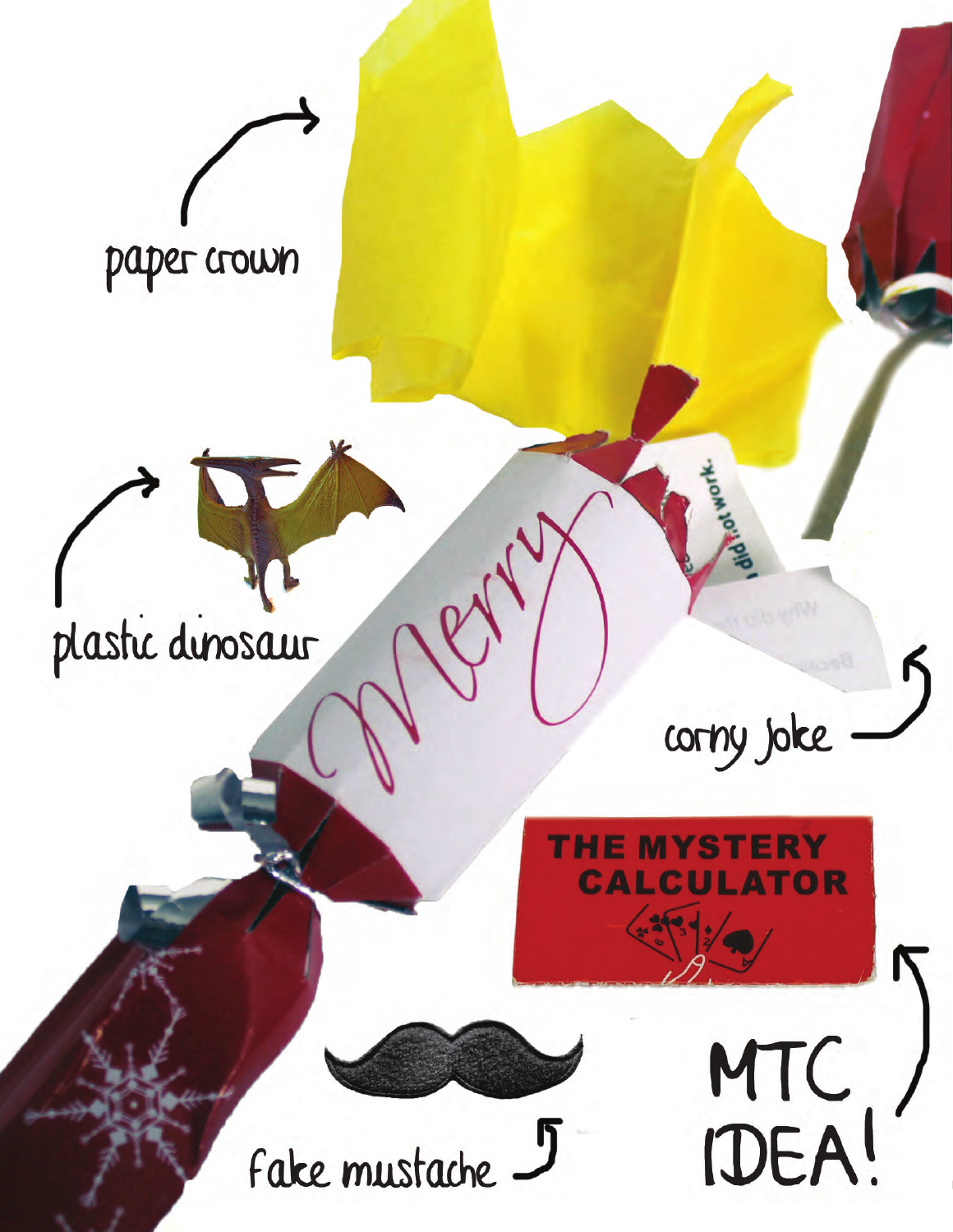# Good Things Come in Unexpected Packages

**A Festive Christmas Tradition Leads to Adventures in Problem Solving**

Sometimes, a great problem for an MTC session presents itself when you least expect it. In December 2015, on a family visit to England, I sat down to enjoy a longstanding U.K. holiday tradition of opening Christmas crackers. Rather than food, these brightly colored "crackers" are short cardboard tubes wrapped in paper. When pulled apart by two people, with one person holding each end, the friction creates a small explosive "pop." The crackers contain a variety of small gifts such as tissue paper crowns, novelty toys, and jokes.

When my son opened his Christmas cracker, he discovered "The Mystery Calculator," a little two-player card game. Of course, I was intrigued and offered to exchange my fake mustache for his game. Little did I know where this gem of a gift would take me.

By Nathan Borchelt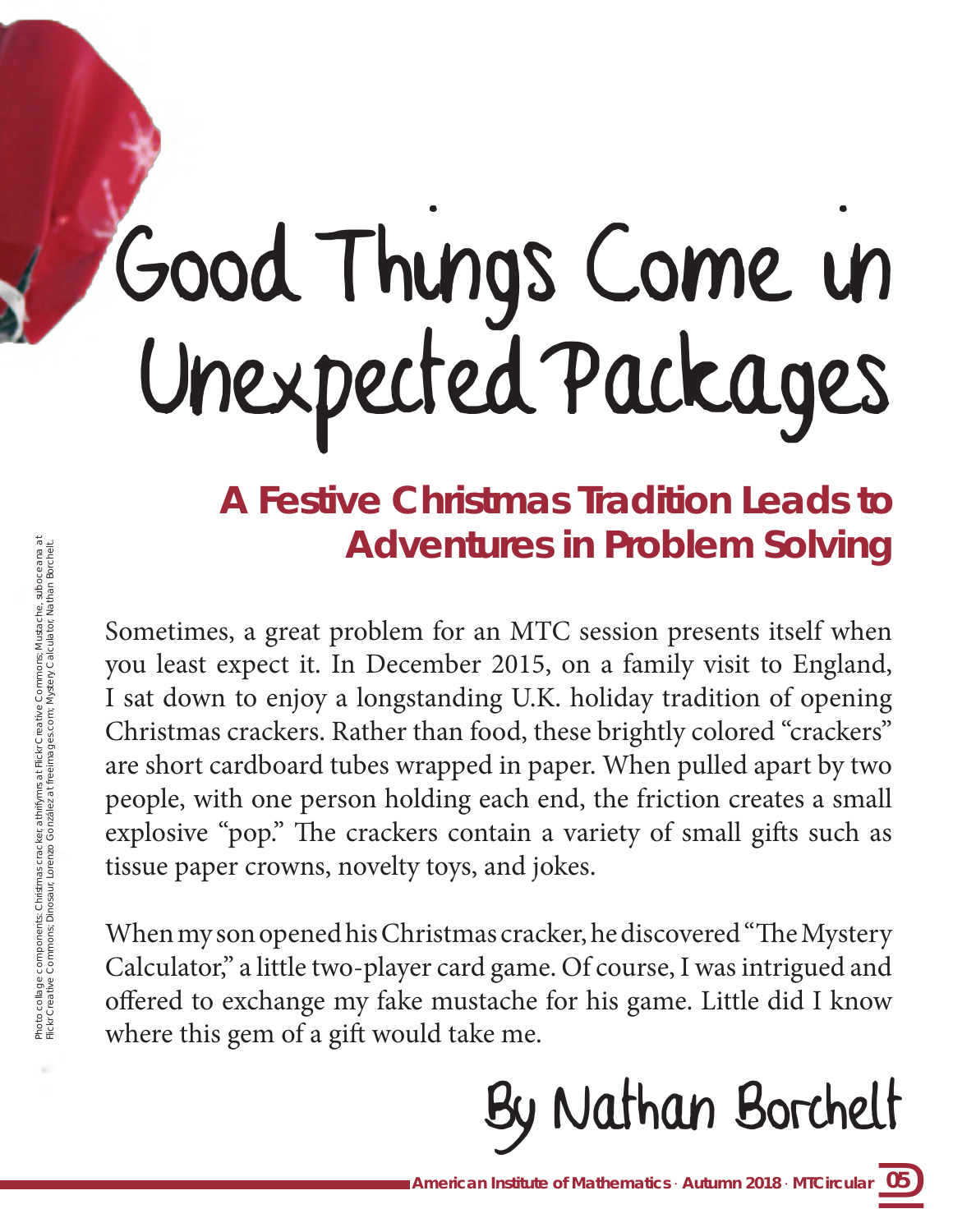



Top. a stack of unopened Christmas crackers. Above, the contents of the "Mystery *Calculator" toy.* 



#### **Exploring the Mystery**

The Mystery Calculator turned out to be a set of six cards each containing a subset of integers between 1 and 63, as shown at left. The game begins with Player 2 secretly selecting any number visible on any of the cards. Player 1 holds up the cards one at a time, asking Player 2 whether her number appears on the card. From these responses, Player 1 quickly determines which number Player 2 selected. I enjoyed playing the game with members of my family, but obviously, I could not wait to share it with my friends in the Smoky Mountain Math Teachers' Circle. At the session, teachers paired up and each pair received a Christmas cracker. We spent a few minutes enjoying the fun gifts inside and wearing our tissue paper crowns. Then one person in each pair was handed an envelope containing large versions of the mystery calculator cards on pieces of card stock, along with the instructions shown at right.

Each set of partners played the game about five times without Player 1 giving the secret away. After that, we stopped and began our discussion of the game.

Of course, the natural question is "How does this trick work?" The numbers on the cards seem to be randomly selected numbers between 1 and 63. In fact, the card on which a given number appears depends on its binary representation. As the discussion progressed, most people referred to the cards according to the number in the upper left corner (the 2-card, the 4-card, etc.). It did not take long to recognize these values as powers of 2.

Every integer found on these cards can be broken down as a sum of powers of two. Consider writing them using their 6-digit binary representations. For example, 34 can be written as  $2^5 + 2^1 = 32 + 2$ . Therefore, the 6-digit binary representation of the number 34 is 100010. The first and fifth digits are 1, which is why the number 34 shows up on both the 2-card and the 32-card.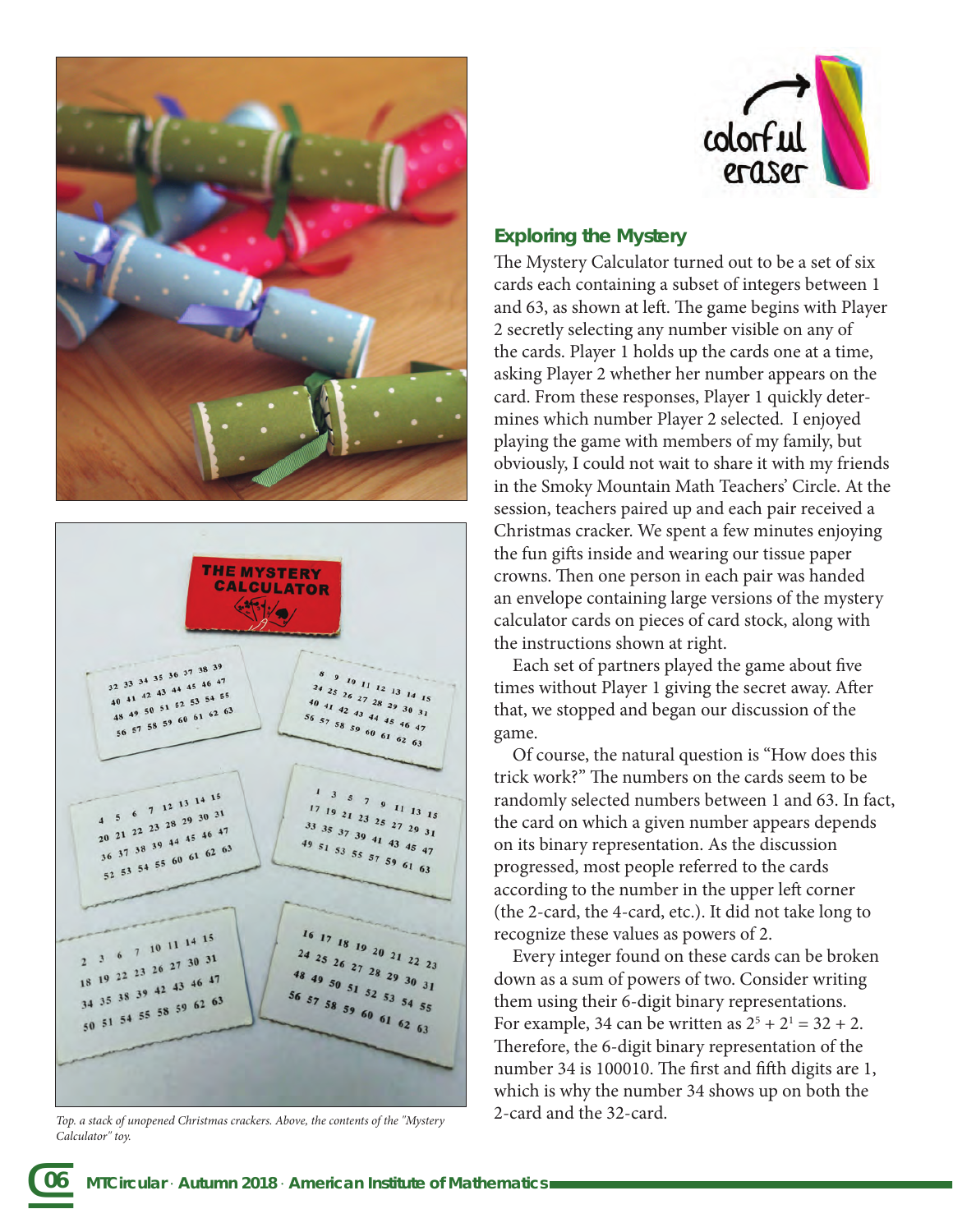# Mystery Calculator Instructions

# **Do the following, but do not let your partner read this!**

- 1. Lay all six cards face up on the table in front of your partner.
- 2. Ask your partner to secretly select any number they see appearing on any one of the cards.
- 3. Now ask your partner to look at each card one by one.
- 4. If they see their number appearing on the card, they should leave the card face up.
- 5. If their number does not appear on a card, they should flip it over to face down.

## **Do the magic without sharing your trick with your partner!**

Add together the numbers in the upper left corner of the cards that remain face up. Announce this sum as the number that they chose. Aren't you amazing?

For any card that is chosen, every single number on that card will have a 6-digit binary representation with one thing in common. For example, any number that appears on the 8-card has a 1 in the third digit of its 6-digit binary representation (e.g.,  $29 = 011101$ ,  $46 = 101110$ , etc.).

Similarly, any number that appears on the 16-card has a 1 as the second digit in its 6-digit binary representation (e.g., 24 = 011000, 61 = 111101, etc.) Exploring these patterns further helps explain why the mystery calculator trick works.

### **Extensions and Reflection**

After cracking the mystery of the Mystery Calculator, participants began to pose and explore some other great questions: What other types of Mystery Calculators can be constructed? Could a different number base be used to do so? What would those cards look like? How many cards would be in the set?

# **Resources**

For links to this article's resources and more, visit us at **www.mathteacherscircle.org/newsletter**.

We ran out of time discussing these questions, but that is what made it such a great MTC session.

THE MYSTERY

This is a low-setup, high-fun activity! I prepared plenty of materials so that everyone could leave with their own sets of instructions and a mystery calculator. Several teachers requested additional copies of these simple materials so that they could repeat the activity with their students and colleagues. There has been only one disappointment: I have not yet had anyone else discover a Mystery Calculator inside one of their Christmas crackers. Still, watching teachers wearing tissue crowns and fake mustaches while doing mathematics makes everyone happy. Give this one a try at your next MTC holiday party! <sup>⊆</sup>

*Nathan Borchelt, a co-founder of the Smoky Mountain MTC and the North Carolina Network of MTCs, is an Associate Professor of Mathematics at Western Carolina University.*

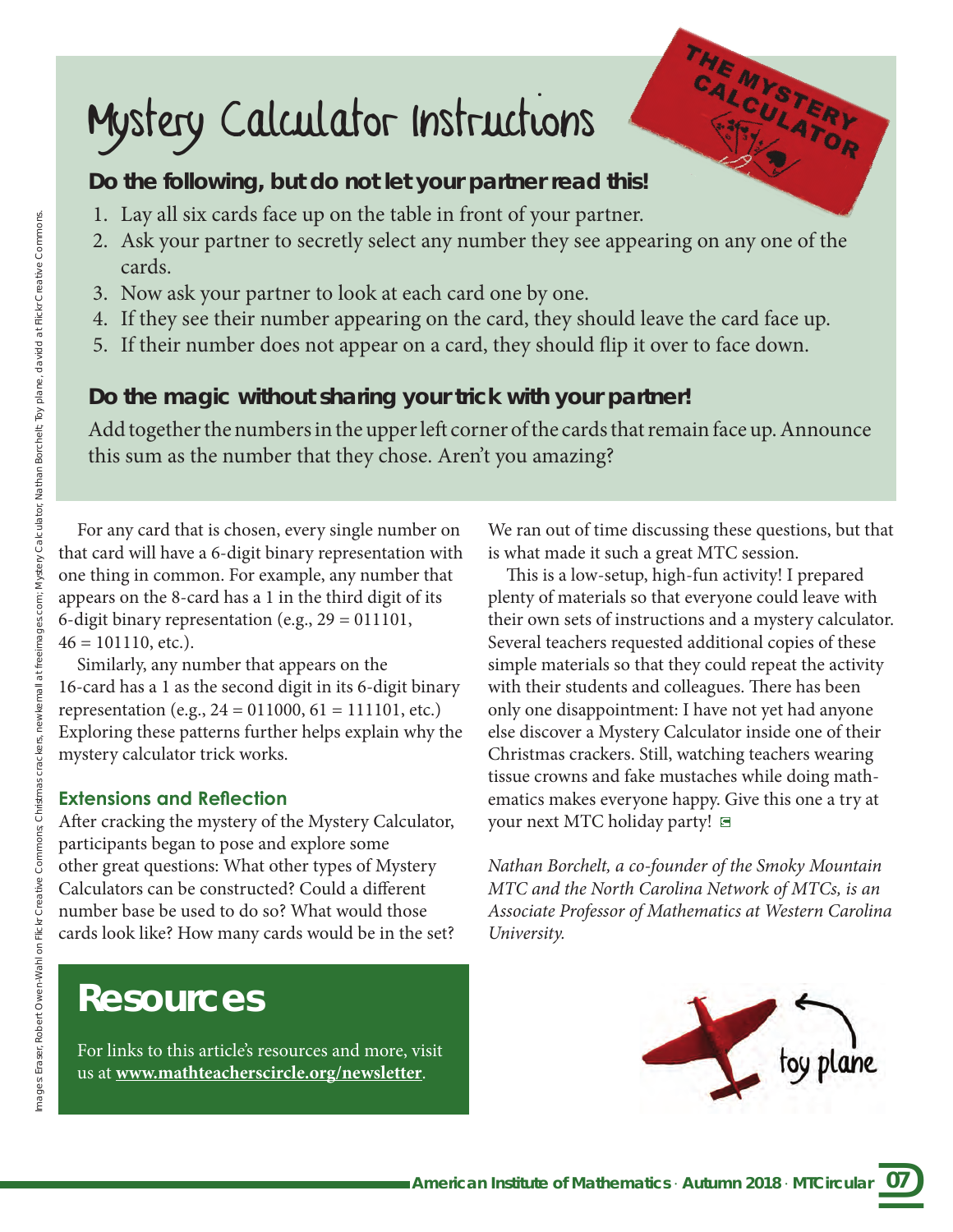| $\boldsymbol{\mathit{1}}$ | $\overline{3}$ | 5         | 7  | 9  | 11 | 13 | 15 |
|---------------------------|----------------|-----------|----|----|----|----|----|
| 17                        | 19             | 21        | 23 | 25 | 27 | 29 | 31 |
| 33                        | 35             | 37        | 39 | 41 | 43 | 45 | 47 |
| 49                        | 51             | 53        | 55 | 57 | 59 | 61 | 63 |
|                           |                |           |    |    |    |    |    |
|                           |                |           |    |    |    |    |    |
|                           |                |           |    |    |    |    |    |
| 8                         | 9              | <i>10</i> | 11 | 12 | 13 | 14 | 15 |
| 24                        | 25             | 26        | 27 | 28 | 29 | 30 | 31 |
| <i>40</i>                 | 41             | 42        | 43 | 44 | 45 | 46 | 47 |
| 56                        | 57             | 58        | 59 | 60 | 61 | 62 | 63 |

|  |  | 32 33 34 35 36 37 38 39 |  |  |
|--|--|-------------------------|--|--|
|  |  | 40 41 42 43 44 45 46 47 |  |  |
|  |  | 48 49 50 51 52 53 54 55 |  |  |
|  |  | 56 57 58 59 60 61 62 63 |  |  |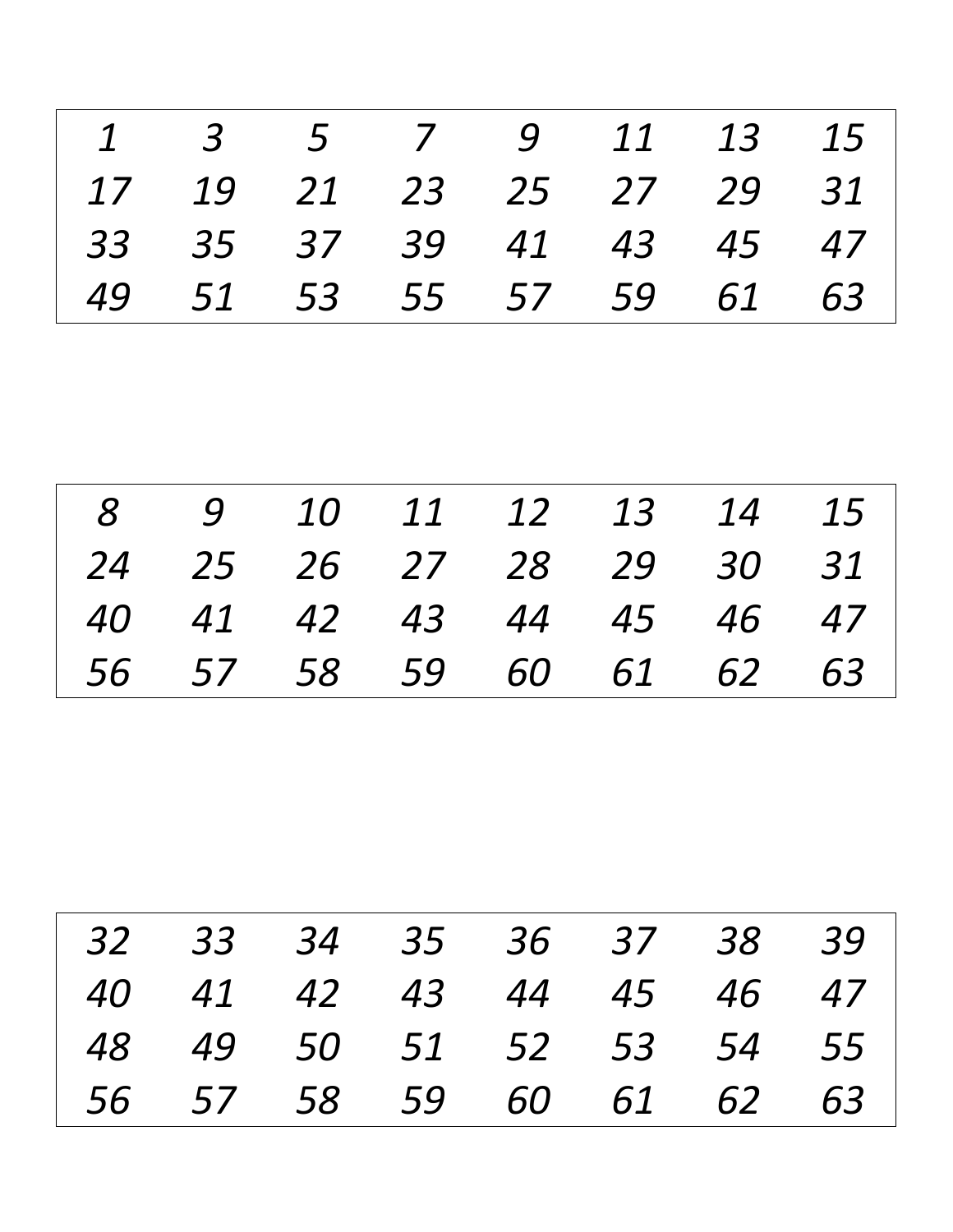| <i>16</i>      | 17             | 18 | 19 | <i>20</i> | 21 | 22 | 23        |
|----------------|----------------|----|----|-----------|----|----|-----------|
| 24             | 25             | 26 | 27 | 28        | 29 | 30 | 31        |
| 48             | 49             | 50 | 51 | 52        | 53 | 54 | 55        |
| 56             | 57             | 58 | 59 | <i>60</i> | 61 | 62 | 63        |
|                |                |    |    |           |    |    |           |
|                |                |    |    |           |    |    |           |
|                |                |    |    |           |    |    |           |
| $\overline{2}$ | $\overline{3}$ | 6  | 7  | <i>10</i> | 11 | 14 | 15        |
| 18             | 19             | 22 | 23 | 26        | 27 | 30 | 31        |
| 34             | 35             | 38 | 39 | 42        | 43 | 46 | 47        |
| <i>50</i>      | 51             | 54 | 55 | 58        | 59 | 62 | <i>63</i> |

|  |  | 4 5 6 7 12 13 14 15     |  |  |
|--|--|-------------------------|--|--|
|  |  | 20 21 22 23 28 29 30 31 |  |  |
|  |  | 36 37 38 39 44 45 46 47 |  |  |
|  |  | 52 53 54 55 60 61 62 63 |  |  |